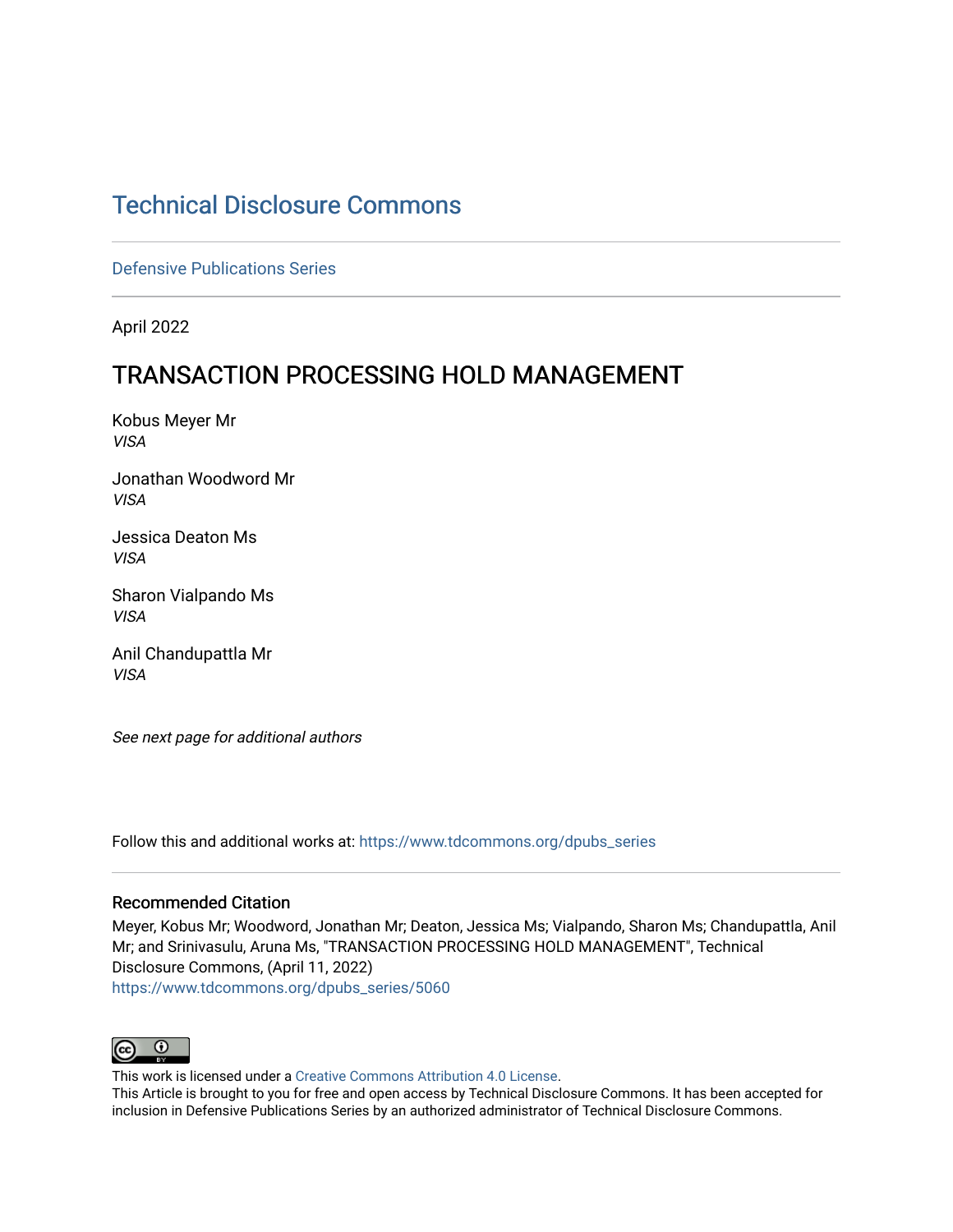## Inventor(s)

Kobus Meyer Mr, Jonathan Woodword Mr, Jessica Deaton Ms, Sharon Vialpando Ms, Anil Chandupattla Mr, and Aruna Srinivasulu Ms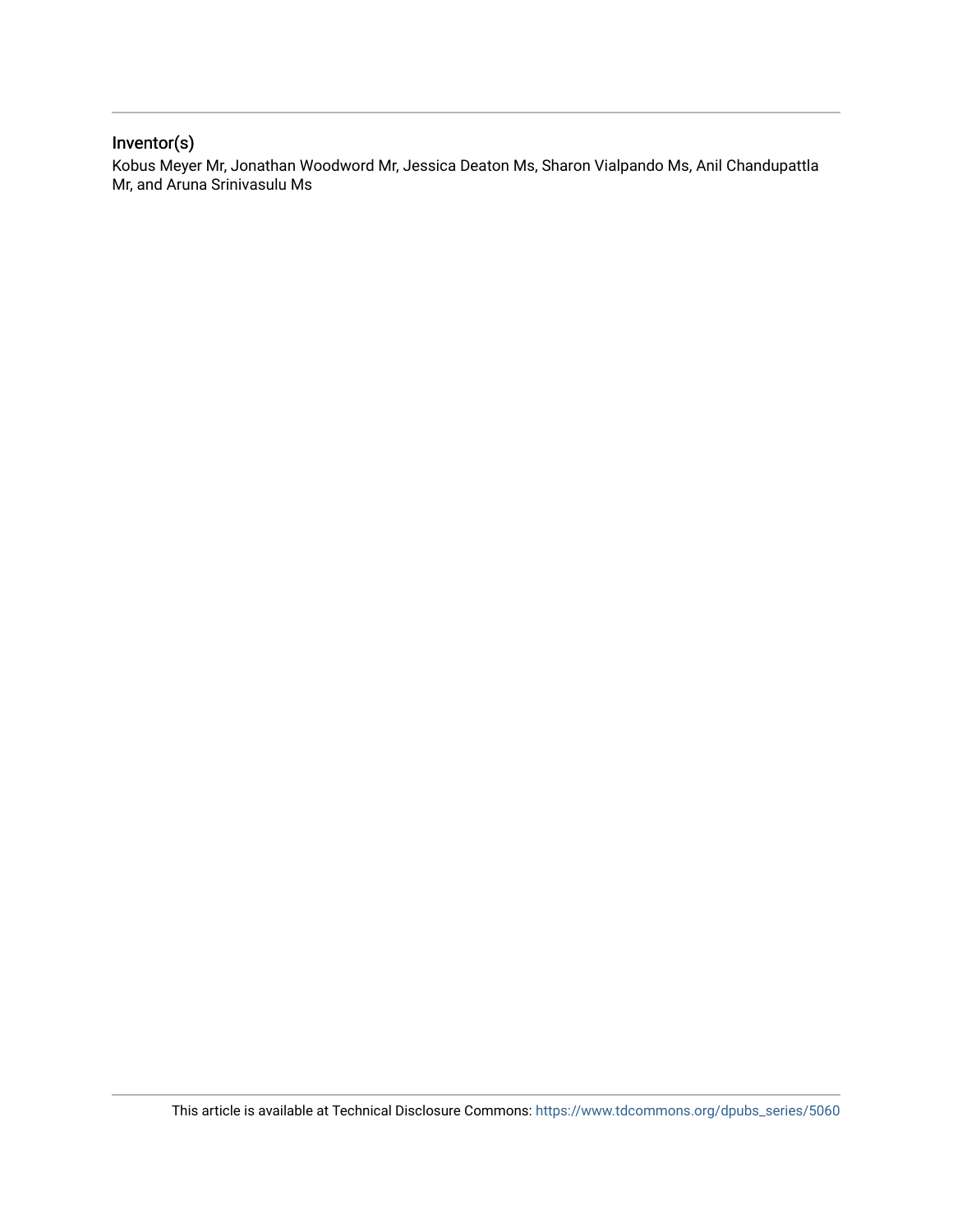# **TITLE OF THE INVENTION**

## "TRANSACTION PROCESSING HOLD MANAGEMENT"

**Inventors:** Meyer, Kobus; Woodword, Jonathan; Deaton, Jessica; Vialpando, Sharon; Chandupattla, Anil; Srinivasulu, Aruna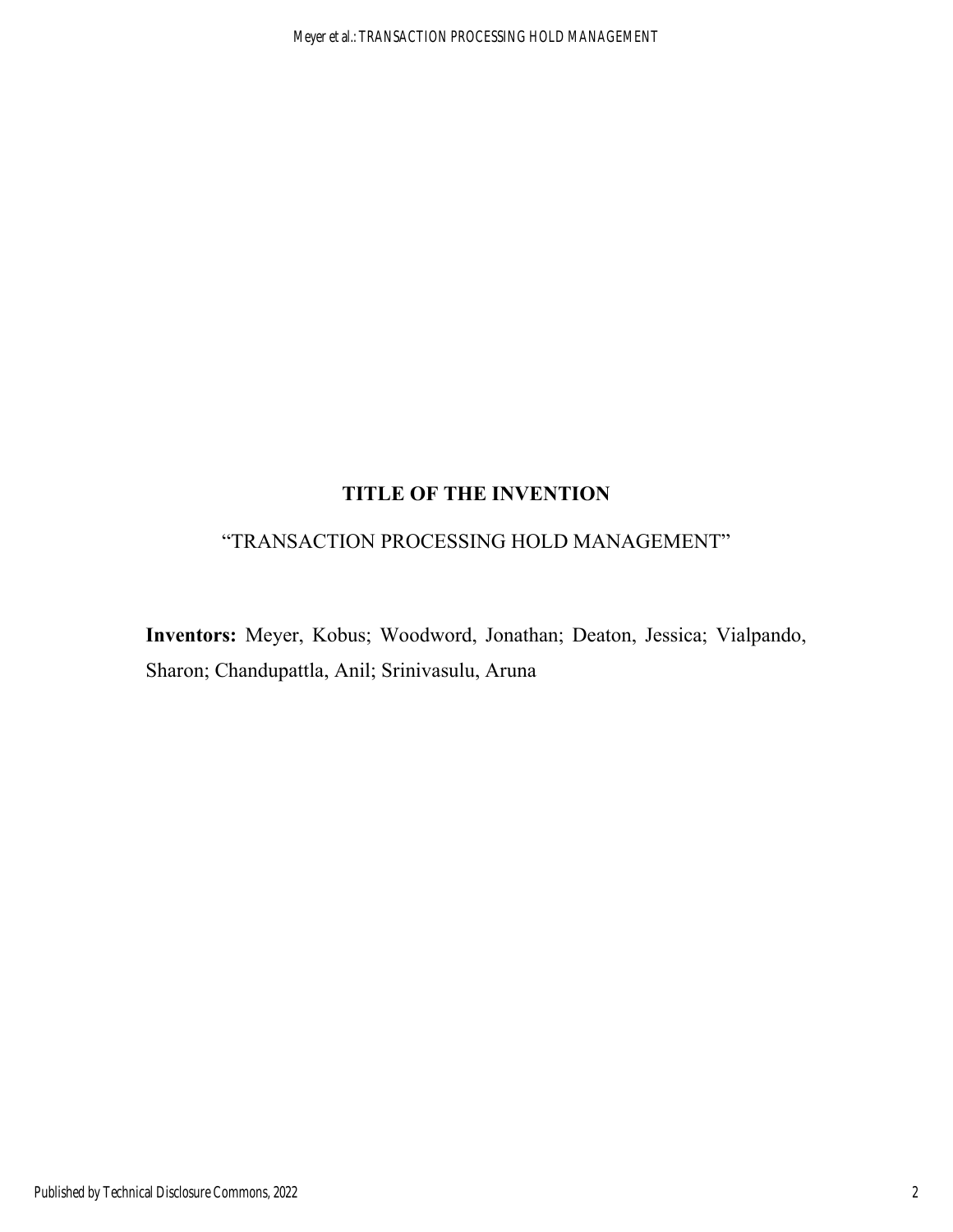#### **Field of the Invention:**

The present invention relates to transaction hold services, and particularly but not exclusively to a method for managing the hold transactions during the payment processing.

#### **Background:**

 Generally, lifecycle of a transaction includes multiple events. For example, a transaction between a user device and a resource provider device can first include authorization or preauthorization the transaction with a pre-defined amount with an authorizing entity (e.g., a first event). In this authorization or pre-authorization transaction, the pre-defined amount can be held in relation to an account associated with a user. In a subsequent event, the transaction can be completed via a clearing transaction provided to the authorizing entity requesting to complete the transaction and remove the held amount. A transaction lifecycle can consist of numerous events. All events share the same unique transaction identification, but each is a distinct event on its own.

However, in many instances, the amount held at the authorizing entity can differ from the amount cleared during the transaction. As an example, in a transaction that involves preauthorizing a transaction with an unknown final transaction value (e.g., a transaction for fuel from a fuel station), the authorizing entity can hold a predetermined amount. In this example, the clearing transaction can differ from the held amount, resulting in an amount being held by the authorizing entity for a duration of time (e.g., 6 hours, one day), leading to a less pleasant user experience.

#### **Summary:**

In order to solve the above problems, the present invention provides the hold instructions to increase or decrease the hold amount based on the final transaction amount. The instructions are derived from a series of transaction matching criteria, keeping track of all events in the lifecycle including an ever changing hold balance. The present invention comprises an intermediary computer to monitor the events relating to a transaction and derive the hold instructions. The intermediary computer receives an authorization message relating to a transaction and processes the authorization message to identify the transaction and derive a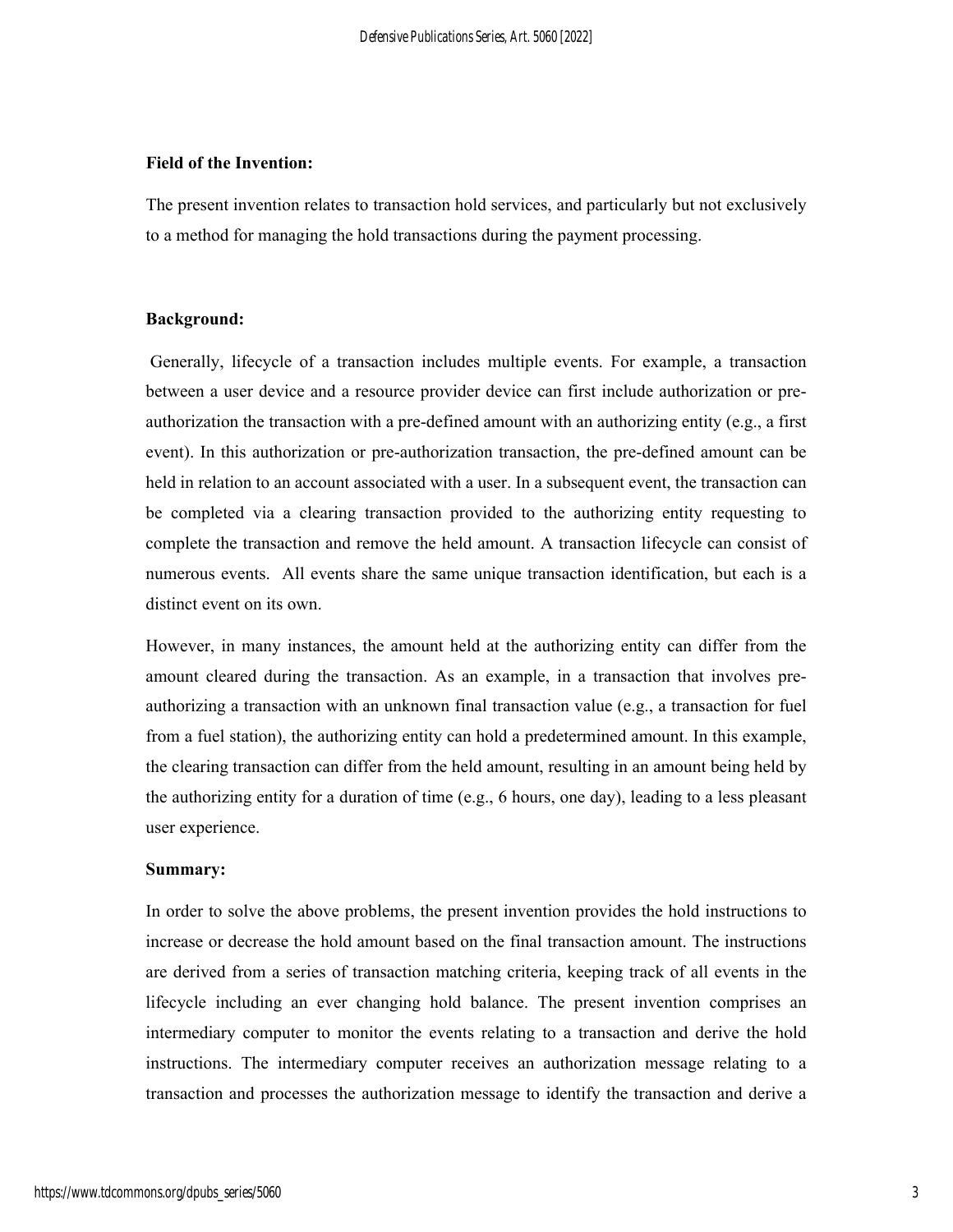hold instructions to modify a hold amount at an authorizing entity computer; and transmitting an authorization request message to the authorizing entity computer, where the authorization request message includes a transaction identifier identifying the transaction, event identifier identifying the event corresponding to the transaction, transaction hold balance, event history and the hold management instruction.

One embodiment of the invention is directed to a method of managing hold instructions for a transaction. The method can include receiving an authorization message relating to a transaction. The method can also include processing the authorization message to identify the transaction and derive a hold management instruction to modify a hold amount at an authorizing entity computer. The method can also include transmitting an authorization request message to the authorizing entity computer. The authorization request message can include a transaction identifier identifying the transaction and the hold management instruction.

The foregoing summary is illustrative only and is not intended to be in any way limiting. In addition to the illustrative aspects, embodiments, and features described above, further aspects, embodiments, and features will become apparent by reference to the drawings and the following detailed description.

### **Description of Drawings:**

The accompanying drawings, which are incorporated in and constitute a part of this disclosure, illustrate exemplary embodiments and together with the description, serve to explain the disclosed principles. In the figures, the left-most digit(s) of a reference number identifies the figure in which the reference number first appears. The same numbers are used throughout the figures to reference like features and components. Some embodiments of device and/or methods in accordance with embodiments of the present subject matter are now described below, by way of example only, and with reference to the accompanying figures.

**Figure 1** illustrates the block diagram for managing hold services in accordance with some embodiments of the present invention.

**Figure 2** illustrates the flow process for managing hold services in accordance with some embodiments of the present invention.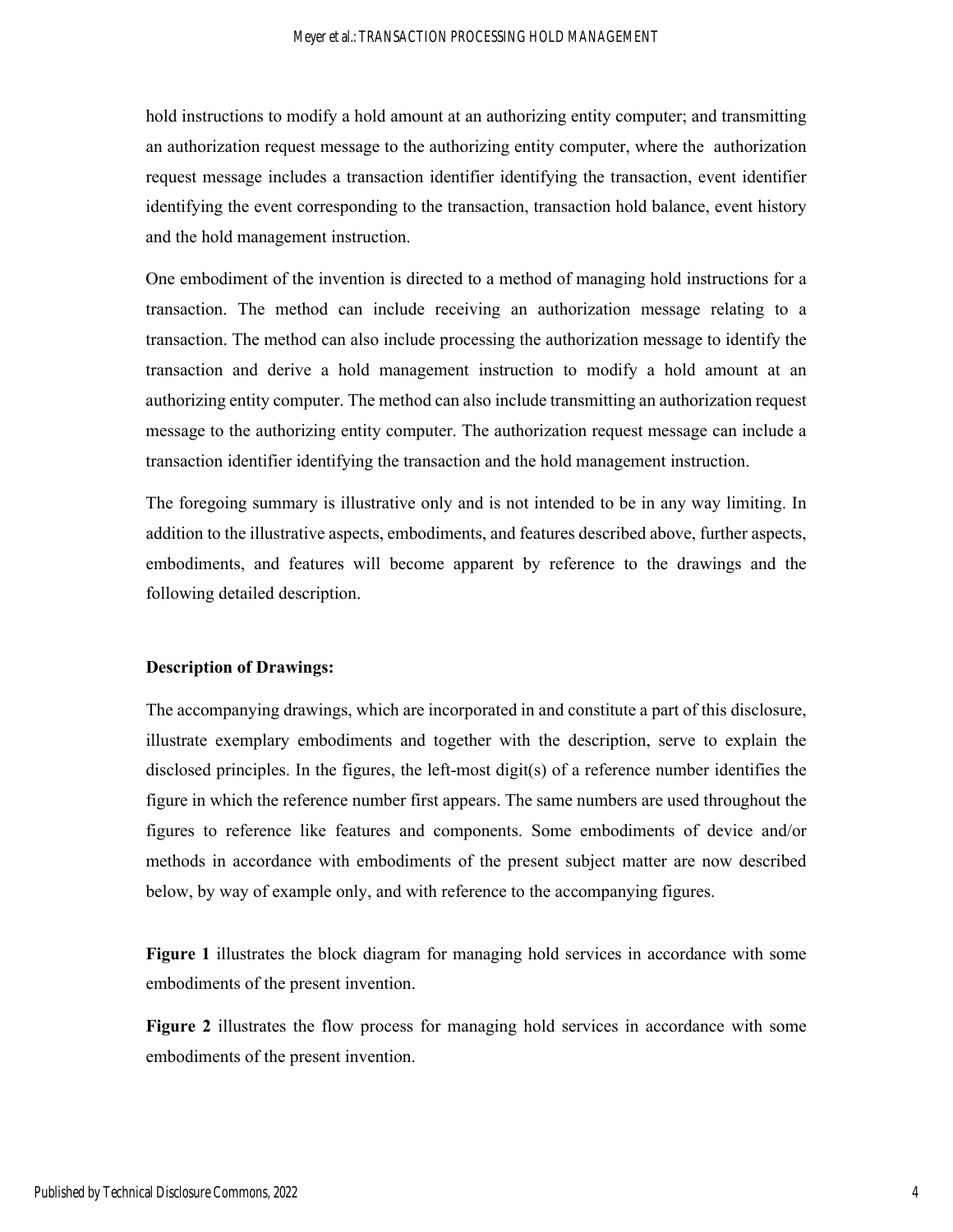It should be appreciated by those skilled in the art that any block diagrams herein represent conceptual views of illustrative systems embodying the principles of the present subject matter. Similarly, it will be appreciated that any flowcharts, flow diagrams, state transition diagrams, pseudo code, and the like represent various processes which may be substantially represented in computer readable medium and executed by a computer or processor, whether or not such computer or processor is explicitly shown.

### **Detailed Description:**

In the present document, the word "exemplary" is used herein to mean "serving as an example, instance, or illustration." Any embodiment or implementation of the present subject matter described herein as "exemplary" is not necessarily to be construed as preferred or advantageous over other embodiments.

While the disclosure is susceptible to various modifications and alternative forms, specific embodiment thereof has been shown by way of example in the drawings and will be described in detail below. It should be understood, however that it is not intended to limit the disclosure to the particular forms disclosed, but on the contrary, the disclosure is to cover all modifications, equivalents, and alternatives falling within the scope of the disclosure.

The terms "comprises", "comprising", or any other variations thereof, are intended to cover a non-exclusive inclusion, such that a setup, device, or method that comprises a list of components or steps does not include only those components or steps but may include other components or steps not expressly listed or inherent to such setup or device or method. In other words, one or more elements in a system or apparatus proceeded by "comprises… a" does not, without more constraints, preclude the existence of other elements or additional elements in the system or method.

In the following detailed description of the embodiments of the disclosure, reference is made to the accompanying drawings that form a part hereof, and in which are shown by way of illustration specific embodiments in which the disclosure may be practiced. These embodiments are described in sufficient detail to enable those skilled in the art to practice the disclosure, and it is to be understood that other embodiments may be utilized and that changes may be made without departing from the scope of the present disclosure. The following description is, therefore, not to be taken in a limiting sense.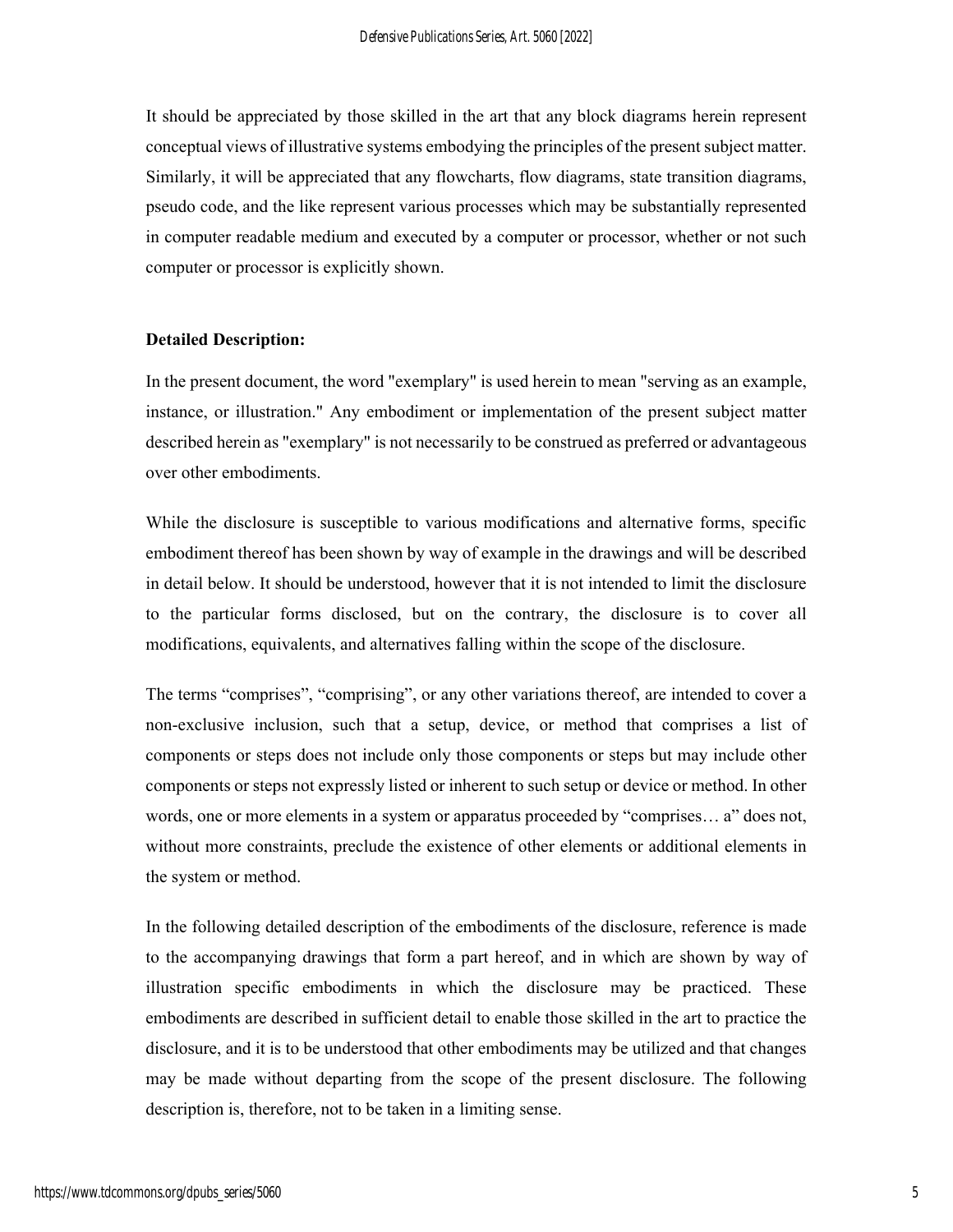Embodiments of the invention are directed to methods and systems for managing transaction hold services. One embodiment of the invention is directed to a method of managing hold instructions for a transaction. The method can include receiving an authorization message relating to a transaction. The method can also include processing the authorization message to identify the transaction and derive a hold management instruction to modify a hold amount at an authorizing entity computer. The method can also include transmitting an authorization request message to the authorizing entity computer. The authorization request message can include a transaction identifier identifying the transaction and the hold management instruction.

Another embodiment of the invention is directed to a system for managing hold transaction instruction for a transaction. The system includes an intermediary computer as described herein that can monitor events relating to a transaction and derive hold instructions (e.g., increase or decrease a hold amount at an authorizing entity computer based on the events including a transaction lifecycle running balance. For instance, an event relating to a transaction can be processed to identify a transaction relating to the event and a transaction identifier (e.g., a lifetime transaction ID) and an event identifier (e.g., processor transaction identifier) can be associated with the event. The hold instructions can be sent as part of a message payload in an authorization request message (e.g., a ISO 20022 message) to the authorizing entity computer.

Prior to discussing specific embodiments of the invention, some terms may be described in detail.

*Communication Device*: A "communication device" may include any suitable device that can allow for communication with an external entity. A communication device may be a mobile device if the mobile device has the ability to communicate data to and from an external entity.

*Mobile Device:* A "mobile device" may comprise any suitable electronic device that may be transported and operated by a user, which may also provide remote communication capabilities to a network. Examples of remote communication capabilities include using a mobile phone (wireless) network, wireless data network (e.g., 3G, 4G or similar networks), Wi-Fi, Wi-Max, or any other communication medium that may provide access to a network such as the Internet or a private network. Examples of mobile devices include mobile phones (e.g., cellular phones), PDAs, tablet computers, net books, laptop computers, personal music players, hand-held specialized readers, etc. Further examples of mobile devices include wearable devices, such as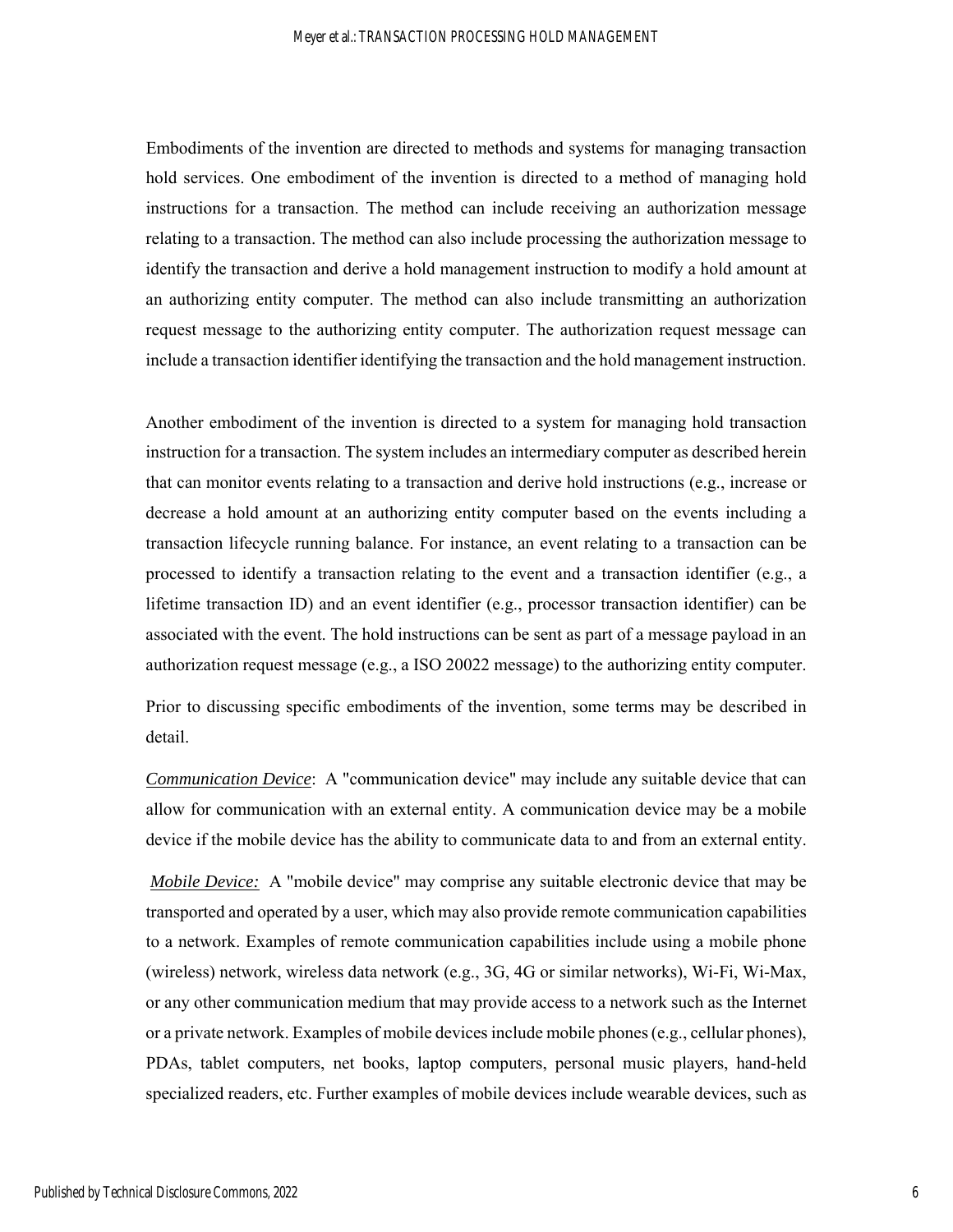smart watches, fitness bands, ankle bracelets, rings, earrings, etc., as well as automobiles with remote communication capabilities. A mobile device may comprise any suitable hardware and software for performing such functions and may also include multiple devices or components (e.g., when a device has remote access to a network by tethering to another device - i.e., using the other device as a modem — both devices taken together may be considered a single mobile device).

*Payment Device:* A "payment device" may include any suitable device that may be used to conduct a financial transaction, such as to provide payment credentials to a merchant. The payment device may be a software object, a hardware object, or a physical object. As examples of physical objects, the payment device may comprise a substrate such as a paper or plastic card, and information that is printed, embossed, encoded, or otherwise included at or near a surface of an object. A hardware object can relate to circuitry (e.g., permanent voltage values), and a software object can relate to nonpermanent data stored on a device. A payment device may be associated with a value such as a monetary value, a discount, or store credit, and a payment device may be associated with an entity such as a bank, a merchant, a payment processing network, or a person. A payment device may be used to make a payment transaction. Suitable payment devices can be hand-held and compact so that they can fit into a user's wallet and/or pocket (e.g., pocket-sized). Example payment devices may include smart cards, magnetic stripe cards, keychain devices (such as the Speed pass TM commercially available from Exxon-Mobil Corp.), etc. Other examples of mobile devices include pagers, payment cards, security cards, access cards, smart media, transponders, and the like. If the payment device is in the form of a debit, credit, or smartcard, the payment device may also optionally have features such as magnetic stripes. Such devices can operate in either a contact or contactless mode. In some embodiments, a mobile device can function as a payment device (e.g., a mobile device can store and be able to transmit payment credentials for a transaction).

*Credential:* A "credential" may be any suitable information that serves as reliable evidence of worth, ownership, identity, or authority. A credential may be a string of numbers, letters, or any other suitable characters, as well as any object or document that can serve as confirmation. Examples of credentials include value credentials, identification cards, certified documents, access cards, passcodes, and other login information, etc.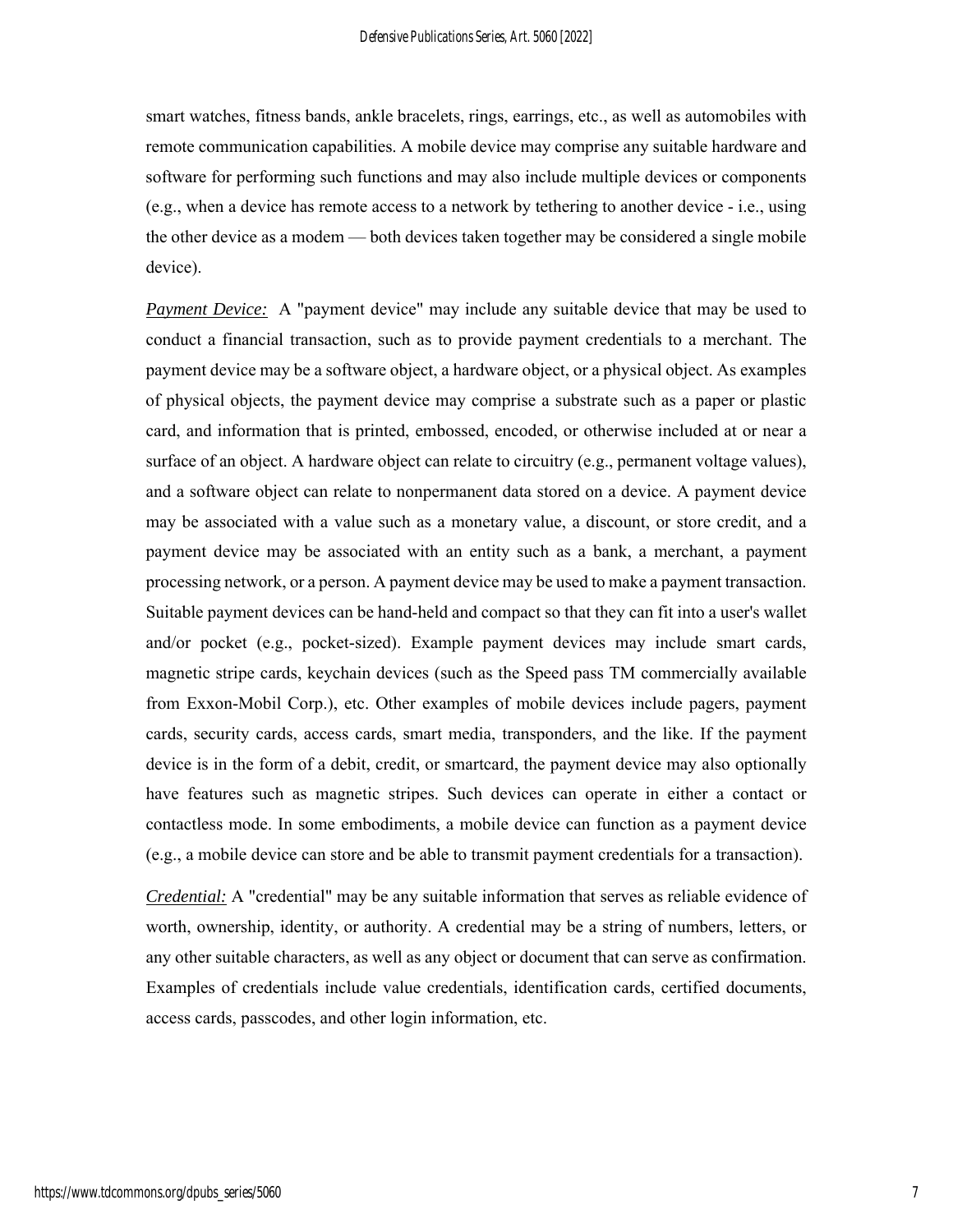*Value Credential*: A "value credential" may be information associated with worth. Examples of value credentials include payment credentials, coupon identifiers, information needed to obtain a promotional offer, etc.

*Payment credentials*: The "Payment credentials" may include any suitable information associated with an account (e.g., a payment account and/or payment device associated with the account). Such information may be directly related to the account or may be derived from information related to the account. Examples of account information may include a PAN (primary account number or "account number"), username, expiration date, CVV (card verification value), dCVV (dynamic card verification value), CVV2 (card verification value 2), CVC3 card verification values, etc. CVV2 is generally understood to be a static verification value associated with a payment device. CVV2 values are generally visible to a user (e.g., a consumer), whereas CVV and dCVV values are typically embedded in memory or authorization request messages and are not readily known to the user (although they are known to the issuer and payment processors). Payment credentials may be any information that identifies or is associated with a payment account. Payment credentials may be provided in order to make a payment from a payment account. Payment credentials can also include a username, an expiration date, a gift card number or code, and any other suitable information.

*Application:* An "application" may be computer code or other data stored on a computer readable medium (e.g., memory element or secure element) that may be executable by a processor to complete a task.

*User:* A "user" may include an individual. In some embodiments, a user may be associated with one or more personal accounts and/or mobile devices. The user may also be referred to as a cardholder, account holder, or consumer.

*Resource Provider*: A "resource provider" may be an entity that can provide a resource such as goods, services, information, and/or access. Examples of resource providers include merchants, access devices, secure data access points, etc. A "merchant" may typically be an entity that engages in transactions and can sell goods or services or provide access to goods or services.

*Acquirer:* An "acquirer" may typically be a business entity (e.g., a commercial bank) that has a business relationship with a particular merchant or other entity. Some entities can perform both issuer and acquirer functions. Some embodiments may encompass such single entity issuer-acquirers. An acquirer may operate an acquirer computer, which can also be generically referred to as a "transport computer".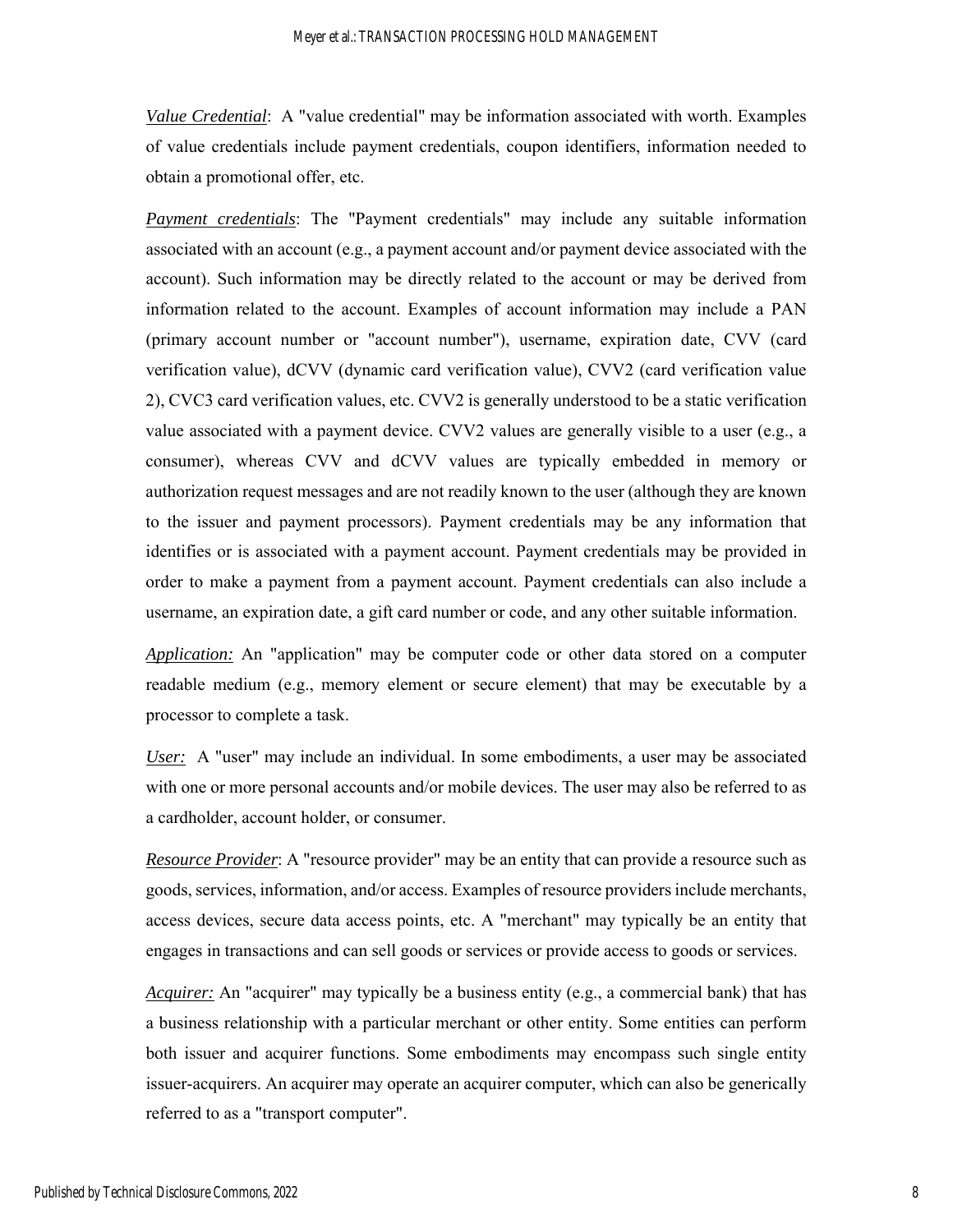*Authorizing entity:* An "authorizing entity" may be an entity that authorizes a request. Examples of an authorizing entity may be an issuer, a governmental agency, a document repository, an access administrator, etc. An "issuer" may typically refer to a business entity (e.g., a bank) that maintains an account for a user. An issuer may also issue payment credentials stored on a user device, such as a cellular telephone, smart card, tablet, or laptop to the consumer.

*Access Device:* An "access device" may be any suitable device that provides access to a remote system. An access device may also be used for communicating with a merchant computer, a transaction processing computer, an authentication computer, or any other suitable system. An access device may generally be located in any suitable location, such as at the location of a merchant. An access device may be in any suitable form. Some examples of access devices include POS or point of sale devices (e.g., POS terminals), cellular phones, PDAs, personal computers (PCs), tablet PCs, hand-held specialized readers, set-top boxes, electronic cash registers (ECRs), automated teller machines (ATMs), virtual cash registers (VCRs), kiosks, security systems, access systems, and the like. An access device may use any suitable contact or contactless mode of operation to send or receive data from, or associated with, a user mobile device. In some embodiments, where an access device may comprise a POS terminal, any suitable POS terminal may be used and may include a reader, a processor, and a computerreadable medium. A reader may include any suitable contact or contactless mode of operation. For example, exemplary card readers can include radio frequency (RF) antennas, optical scanners, bar code readers, or magnetic stripe readers to interact with a payment device and/or mobile device. In some embodiments, a cellular phone, tablet, or other dedicated wireless device used as a POS terminal may be referred to as a mobile point of sale or an "mPOS" terminal.

*Authorization Request Message:* An "authorization request message" may be an electronic message that requests authorization for a transaction. In some embodiments, it is sent to a transaction processing computer and/or an issuer of a payment card to request authorization for a transaction. An authorization request message according to some embodiments may comply with ISO 8583, which is a standard for systems that exchange electronic transaction information associated with a payment made by a user using a payment device or payment account. The authorization request message may include an issuer account identifier that may be associated with a payment device or payment account. An authorization request message may also comprise additional data elements corresponding to "identification information" including, by way of example only: a service code, a CVV (card verification value), a dCVV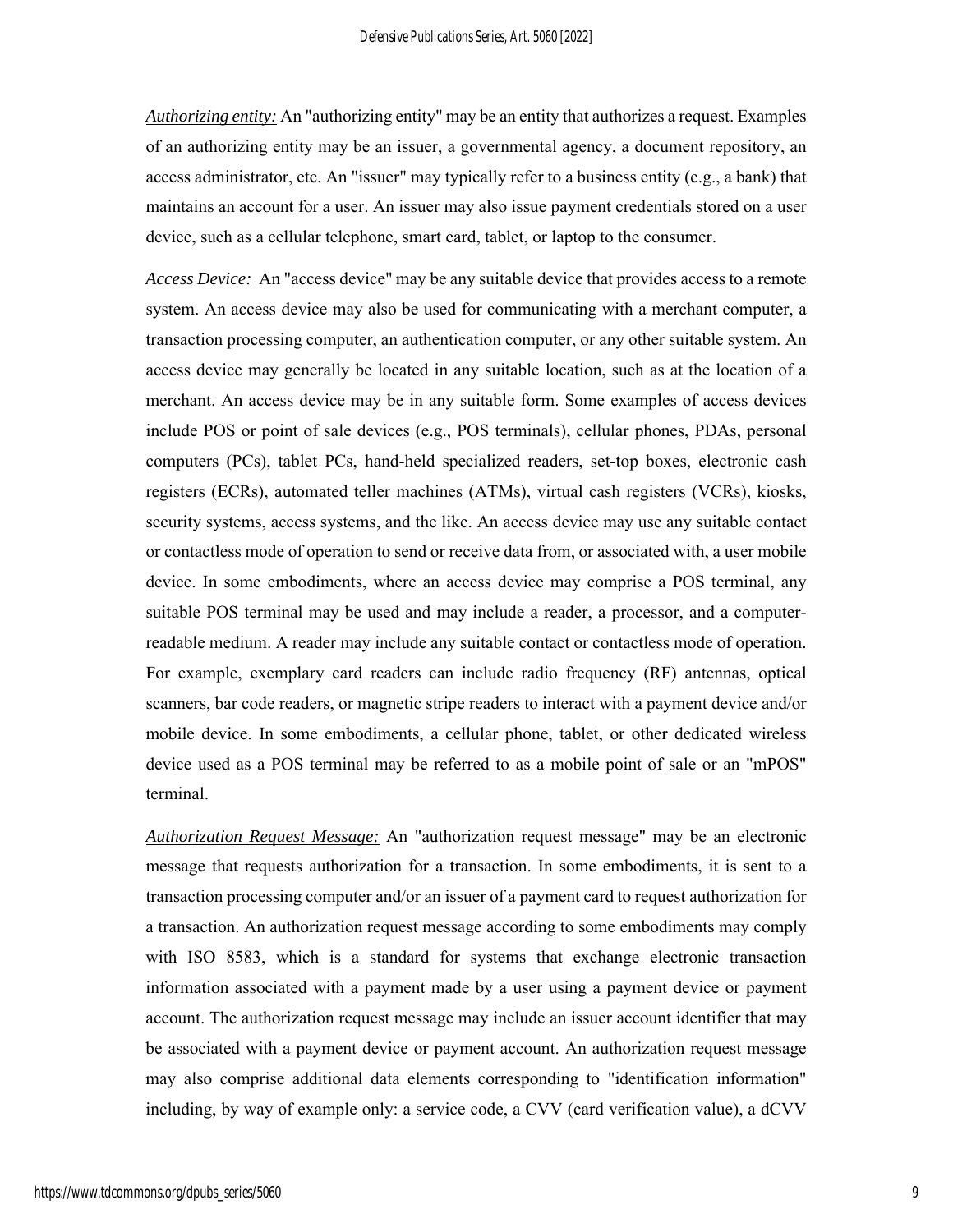(dynamic card verification value), a PAN (primary account number or "account number"), a payment token, a username, an expiration date, etc. An authorization request message may also comprise "transaction information," such as any information associated with a current transaction, such as the transaction amount, merchant identifier, merchant location, acquirer bank identification number (BIN), card acceptor ID, information identifying items being purchased, etc., as well as any other information that may be utilized in determining whether to identify and/or authorize a transaction.

*Authorization Response Message*: An "authorization response message" may be a message that responds to an authorization request. In some cases, it may be an electronic message reply to an authorization request message generated by an issuing financial institution or a transaction processing computer. The authorization response message may include, by way of example only, one or more of the following status indicators: Approval -- transaction was approved; Decline -- transaction was not approved; or Call Center -- response pending more information, merchant calls the toll-free authorization phone number. The authorization response message may also include an authorization code, which may be a code that a credit card issuing bank returns in response to an authorization request message in an electronic message (either directly or through the transaction processing computer) to the merchant's access device (e.g., POS equipment) that indicates approval of the transaction. The code may serve as proof of authorization. As noted above, in some embodiments, a transaction processing computer may generate or forward the authorization response message to the merchant.

*Server Computer:* A "server computer" may include a powerful computer or cluster of computers. For example, the server computer can be a large mainframe, a minicomputer cluster, or a group of servers functioning as a unit. In one example, the server computer may be a database server coupled to a Web server. The server computer may be coupled to a database and may include any hardware, software, other logic, or combination of the preceding for servicing the requests from one or more client computers. The server computer may comprise one or more computational apparatuses and may use any of a variety of computing structures, arrangements, and compilations for servicing the requests from one or more client computers.

Figure 1 illustrates the block diagram for managing hold services. Figure 1 comprises of an intermediary computer (101) that receives an authorization message from the network (102). After receiving the authorization message, the intermediary computer (101) identifies the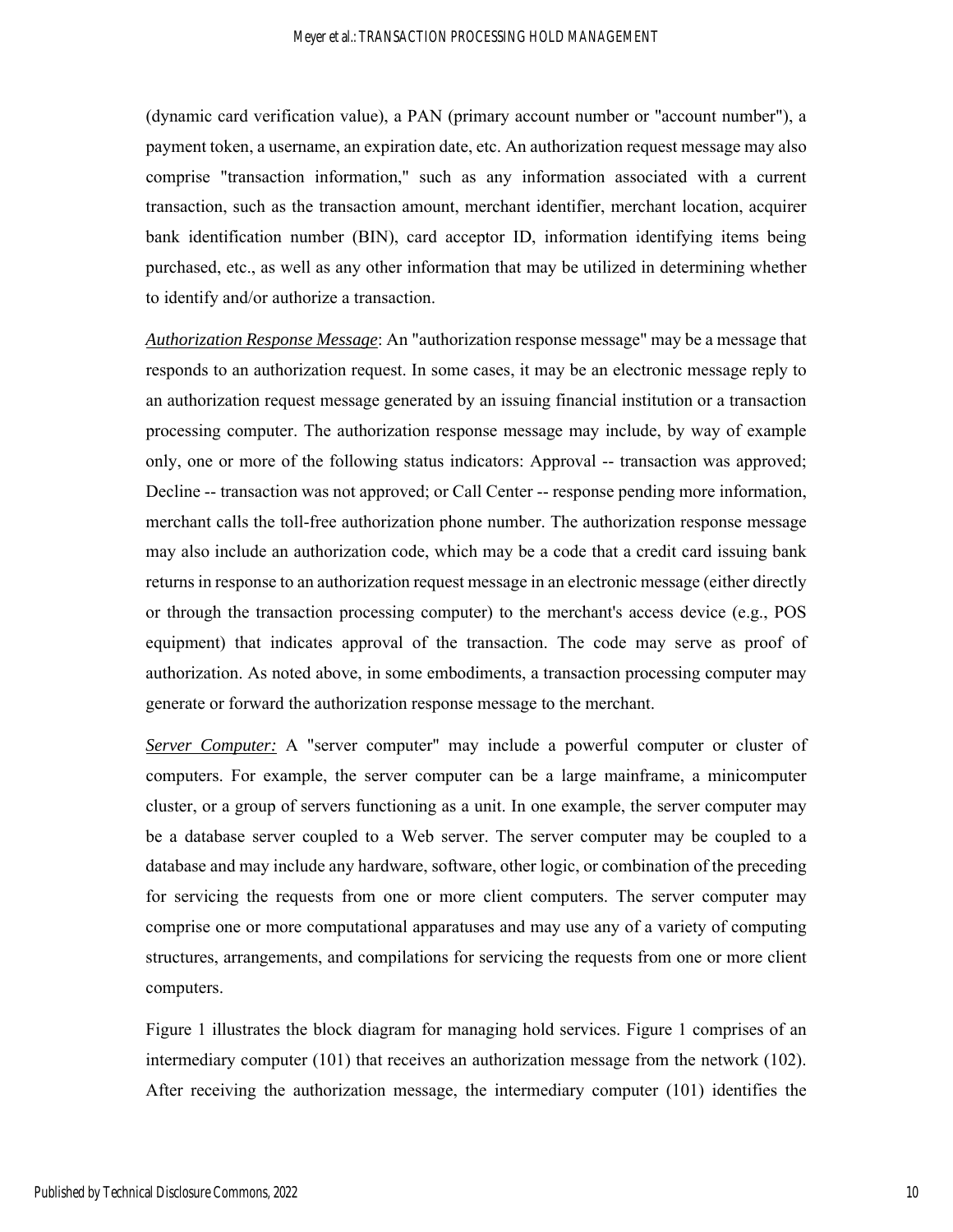transaction and derives the hold instructions. The intermediary computer (101) then transmits an authorization request message to the authorizing entity computer (103), where the authorization request message includes a transaction identifier, event identifier and hold instructions.

In another embodiment, the intermediary computer (101) comprises a transaction matching (104) to match the transaction and a transaction aging (105) determines the lifetime of a transaction. Based on transaction and lifetime of the transaction, the cumulative balance (106) which includes the hold amount to be held on the available balance for the user after each transaction, the hold management instructions (107) provide the instructions to decrease or increase the hold amount.

In another embodiment, the intermediary computer (101) can receive an authorization request from a network. If the authorizing entity computer (103) is configured for hold management, the intermediary computer (101) can calculate a hold amount based on the transaction type (debit/credit). Keep track of event leading to current status (breadcrumbs) and transaction amount and compile the hold instructions. The intermediary computer (101) can send the transaction message payload to the authorizing entity computer (103) which not only include all the details of the transaction, but also the hold management instructions (107). The authorizing entity computer (103), after confirming available funds or other checks, approves or declines the transaction and respond back to the intermediary computer. If the transaction is approved, the authorizing entity computer (103) can adjust the hold amounts on the cardholder's account based on the instructions received. With a new authorization, a new hold can be registered with the associated processor ID and hold amount. The intermediary computer (101) can receive an completion, incremental authorizations, updated clearing or reversal message or age off a transaction and sends that to the authorizing entity computer (103). If it is an incremental authorization, the hold amount can increase. If it is a completion message, the hold amount can increase or decrease. If it is a clearing message, the hold amount can decrease. If a transaction ages off, the hold amount can be cleared with the remaining hold amount balance. Credit transactions can also be dealt with in a similar manner. The hold information can be sent to the authorizing entity computer (103) along with the transaction message details.

In an embodiment, the intermediary computer (101) identifies whether a received authorization request corresponds to a transaction. For example, the intermediary computer (101) identifies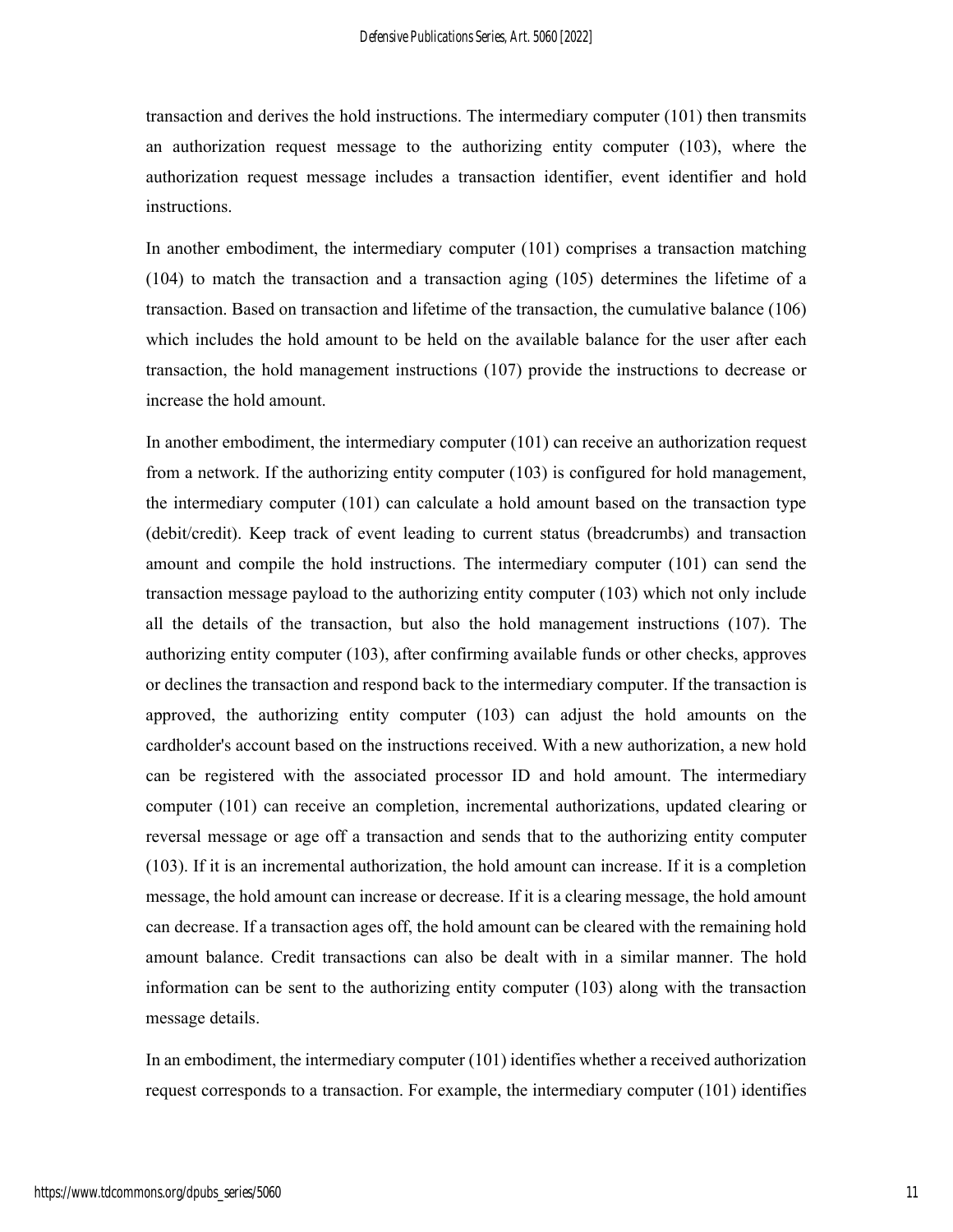a transaction that corresponds to a received clearing transaction request. This can be performed by comparing features of the received authorization request with features of a plurality of transactions. For example, the intermediary computer (101) can identify a transaction with a common transaction time, location, amount, etc.

The intermediary computer (101) uses several data elements to help match transactions in order to identify if it is an incremental authorization, a partial of full clearing, a partial or full reversal, etc. Data elements used to do matching can include a local transaction date, a local transaction time, a lifecycle transaction identifier, a primary account number/cardholder number (PAN), an acquiring institution identification code, a card acceptor identification code, a terminal identifier, and/r system trace audit number/receipt number.

In other embodiment, the intermediary computer (101) can process the received event and transaction data to generate a transaction identifier, event identifier, and hold instructions. The intermediary computer (101)pay can provide the generated data to the authorizing entity computer (103) in an authorization request message to modify a user account based on the hold instructions..#The transaction message payload includes the details with the generated data including but not limited to the transaction balance, transaction identifiers, transaction history and if it increase/decrease or erase the hold. The instructions are not tied to a specific ISO message standard.

In another embodiment, the intermediary computer (101) can continuously evaluate if the transaction has expired. If the transaction has expired, the intermediary computer (101) sends a request to release any remaining hold amounts and send an instruction to the authorizing entity computer (103). In an embodiment all transactions can include a time-to-live.

In another embodiment, the hold management instructions (107) instruct the authorizing entity computer (103) to increase or decrease the amount that needs to be reserved. With instruction to the authorizing entity computer (103), the available balance can be adjusted for that transaction lifecycle, allowing the cardholder to have funds available to transact again. With the authorizing entity computer (103) being able to timely manage funds, the user experience is better as funds can be released for additional transactions.

In other embodiment, the hold management instructions (107) are communicated to the authorizing entity computer (103) via a series of unique instruction details embedded in the payload. Depending on the interface, it can be embedded in fields or objects with an Instruction what to do.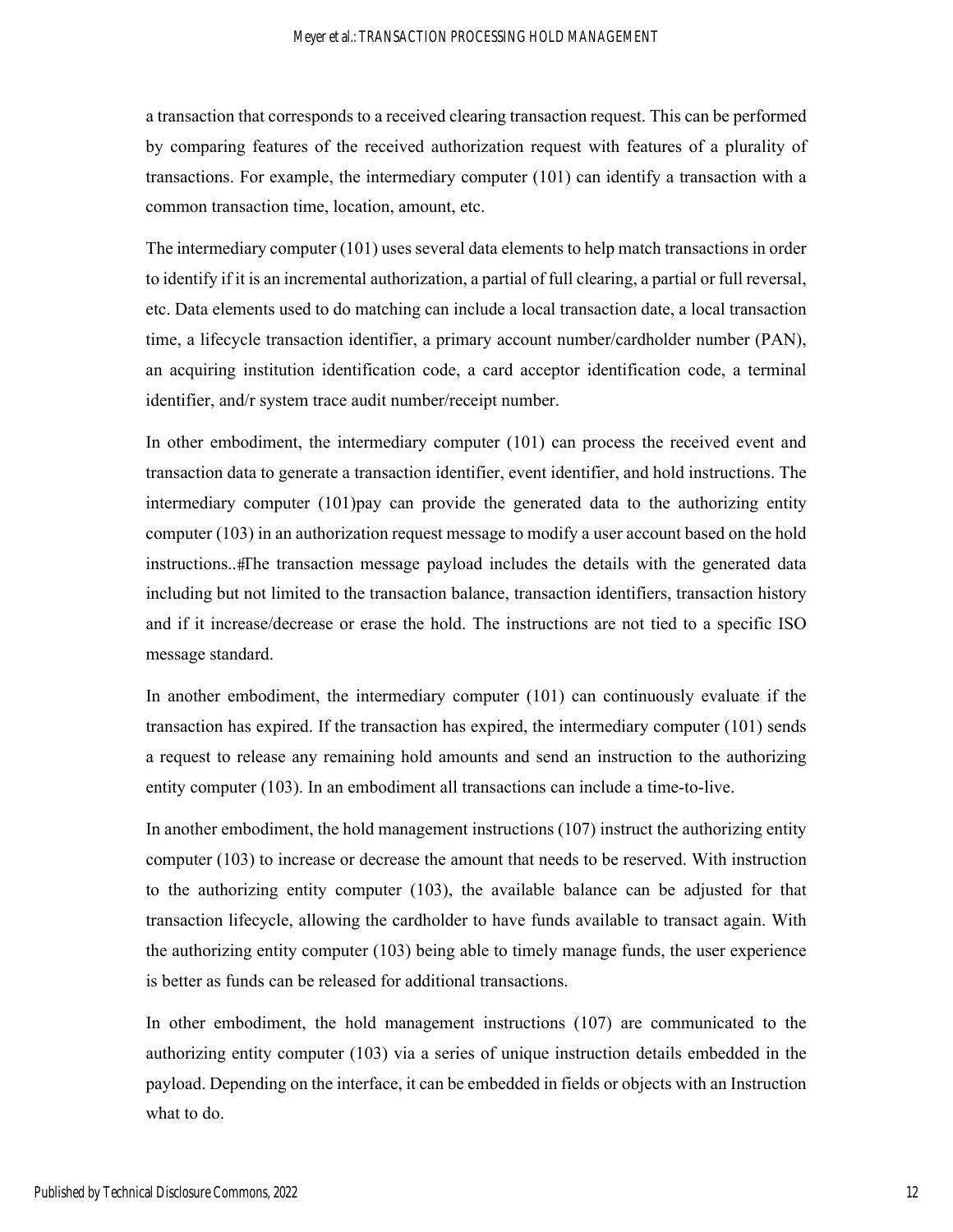In other embodiment, the cumulative balance (106) includes a hold balance for the transaction lifecycle that shows an authorizing entity computer (103) an amount that should still be held on the available balance for the user after each transaction. The balance instruction can include a zero amount when the transaction is being cleared or aged off.

In other embodiment, when an authorization transaction is received for a post-on-clearing model, the available balance of the cardholder may be affected. The ledger balance of the cardholder may be unaffected, but the transaction amount of the transaction can be put into a pending state, effectively reserving the transaction amount until the transaction is cleared or completed.

In another embodiment, the events can relate to transactions occurring in a split shipment transaction. For instance, responsive to a portion of a transaction being executed, the hold instructions can reduce the hold amount by an amount corresponding with the portion of the transaction being executed.

A hold instruction can instruct the authorizing entity computer (103) in how to modify a pending hold balance of a user (e.g., a cardholder). Example labels for hold management instructions (107) can include DEBIT\_HOLD\_INCREASE (to increase the pending amount by reducing the cardholder available balance), DEBIT\_HOLD DECREASE (to decrease the pending amount by increasing the cardholder available balance), CREDIT PENDING (where a credit transaction is pending), CREDIT POST (where a credit transaction has posted and increase a ledger balance).

An example of DEBIT\_HOLD\_INCREASE instructions can be as follows:

Scenario: An Authorization (0100) request for a transaction for  $\epsilon$ 100.00 is received with 50c fee.

```
 "HoldManagement" : [ 
\left\{\begin{array}{c} \end{array}\right\} "HoldInstruction" : "DEBIT_HOLD_INCREASE", 
             "Amt" : 100.5, 
             "HoldBalanceAmt" : 100.5 
          },
```
An example of DEBIT\_HOLD\_DECREASE instructions can be as follows:

Scenario: A Clearing  $(0220)$  request for a transaction for  $\epsilon$ 90.00 is received. Original Authorization  $€100.00$  with 50c fee.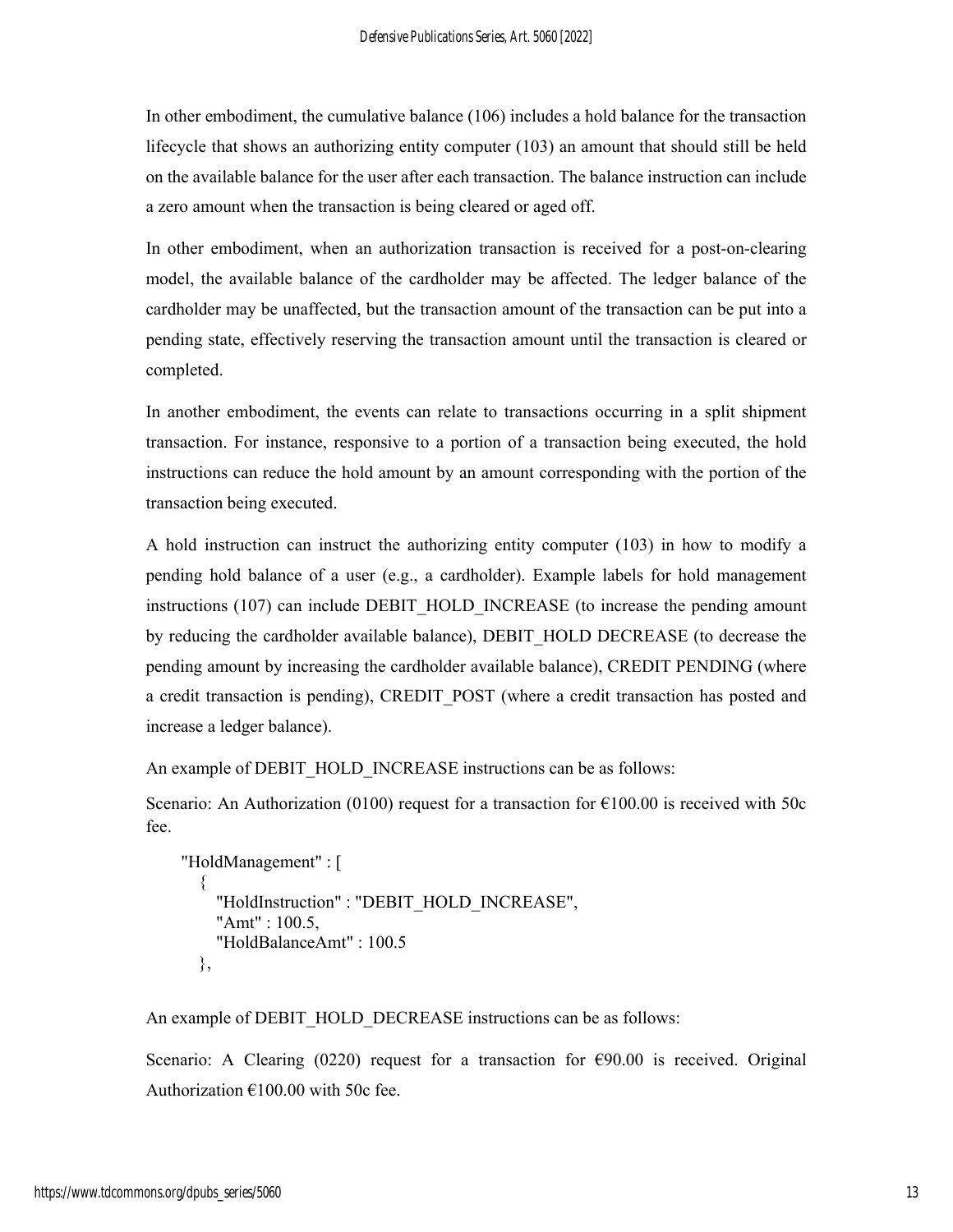```
 "HoldManagement" : [ 
\{ "HoldInstruction" : "DEBIT_HOLD_DECREASE", 
         "Amt" : 90.0, 
         "HoldBalanceAmt" : 10.5 
       },
```
An example of a lifecycle history instructions can be as follows

```
{ 
      "DPSProcessorData" : { 
      "TxLedger" : [ 
        { 
          "Tp" : "00", 
           "MTI" : "AUTH_REQUEST", 
           "SubType" : "ORIGINAL", 
           "ProcessorTransactionId" : "00024689d1f57e2f-8a5b-4936-a59d-04b523e71b22", 
           "LifeCyclId" : "381194667340004", 
           "TxAmt" : 100.0, 
           "CrdhldrBllgAmt" : 102.5 
           }, 
\left\{\begin{array}{c} \end{array}\right\} "Tp" : "00", 
           "MTI" : "AUTH_REQUEST", 
           "SubType" : "INCREMENTAL", 
           "ProcessorTransactionId" : "00027356782bf155-0be1-4e20-aff4-76b28120492d", 
           "LifeCyclId" : "381194667340004", 
           "CreDtTm" : "2021-04-03T06:27:23.608Z", 
           "TxAmt" : 50.0, 
           "CrdhldrBllgAmt" : 152.5 
        }, 
\left\{\begin{array}{c} \end{array}\right\} "Tp" : "21", 
           "MTI" : "REVERSAL_ADVICE", 
           "SubType" : "PART-REVERSAL", 
           "ProcessorTransactionId" : "000273578eb3acc6-51f4-4faf-8751-d9be165f33df", 
           "LifeCyclId" : "381194667340004", 
           "CreDtTm" : "2021-04-03T06:27:23.608Z", 
           "TxAmt" : 75.0, 
           "CrdhldrBllgAmt" : 76.5 
        }, 
\{ "Tp" : "02", 
           "MTI" : "AUTHORISATION_ADVICE", 
           "SubType" : "CLEARING", 
           "ProcessorTransactionId" : "000383578eb3acc6-62f5-7faf-6851-d7be143g22ac", 
           "LifeCyclId" : "381194667340004", 
           "CreDtTm" : "2021-04-04T08:44:21.507Z", 
           "TxAmt" : 74.0,
```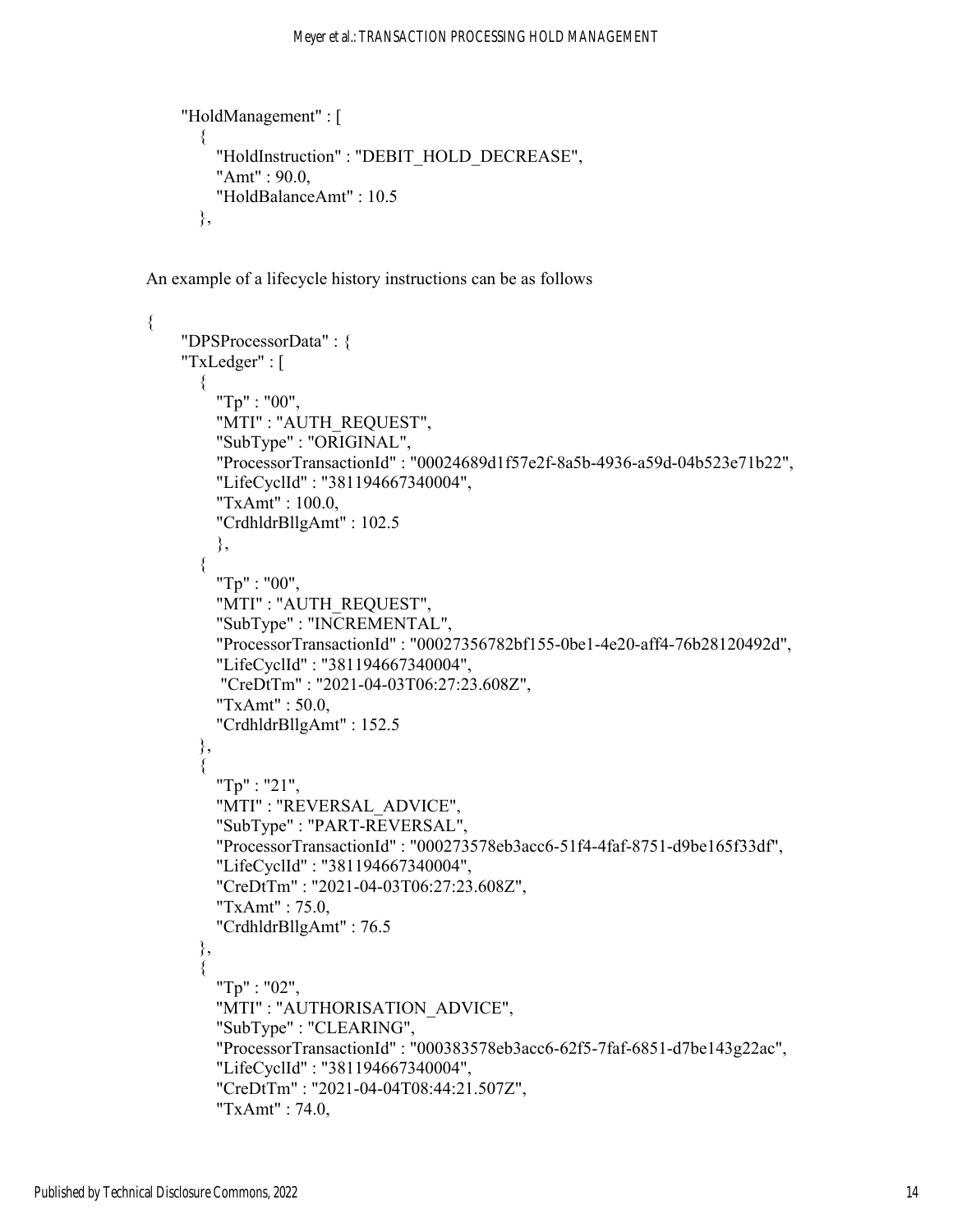```
 "CrdhldrBllgAmt" : 74.5 
          } 
      ] 
    } 
}
```
For example, as a first illustrative example, a user can provide a user device to an access device to request pre-authorization for a transaction (e.g., for fuel from a fuel station) with an unknown final amount. In response, the intermediary computer (101) can provide instructions for a predefined amount (e.g., \$100) to be held for a time duration (e.g., 8 hours) by the authorizing entity computer (103). The intermediary computer (101) provides a transaction identifier identifying the transaction and an event identifier identifying the event (e.g., the preauthorization of the transaction). The intermediary computer (101) can provide a first authorization request message to the authorizing entity computer (103) that includes the transaction identifier, the event identifier, and a hold instruction (e.g., hold the pre-defined amount of \$100).

In this example, at a second time, the intermediary computer (101) receives a clearing transaction with a transaction amount (e.g., \$80). The intermediary computer (101) can match the event with the transaction and generate hold instructions to lower the hold amount by the transaction amount (e.g., \$80). The intermediary computer (101) can provide a second authorization request message to the authorizing entity computer (103) that includes the transaction identifier, a second event identifier, and a hold instruction (e.g., reduce the hold to the transaction amount of \$80). In this example, as a result, the hold amount can be reduced to \$20.

A third event in this example can include determining that a time duration has expired. Responsive to the time expiring, the intermediary computer (101) can provide a third authorization request message to the authorizing entity computer (103) that includes the transaction identifier, a third event identifier, and a hold instruction (e.g., remove the remaining hold amount of \$20). In this example, as a result, the entire hold amount can be removed.

A lifecycle transaction identifier can identify a transaction including one or more events. Example events can include an authorization event (e.g., a request for a specific transaction type and amount modifying the pending balance), a completion event (e.g., an adjustment to the original authorization to decrease the authorized amount and modifying the pending balance), an incremental authorization event (e.g., an increase to the original authorization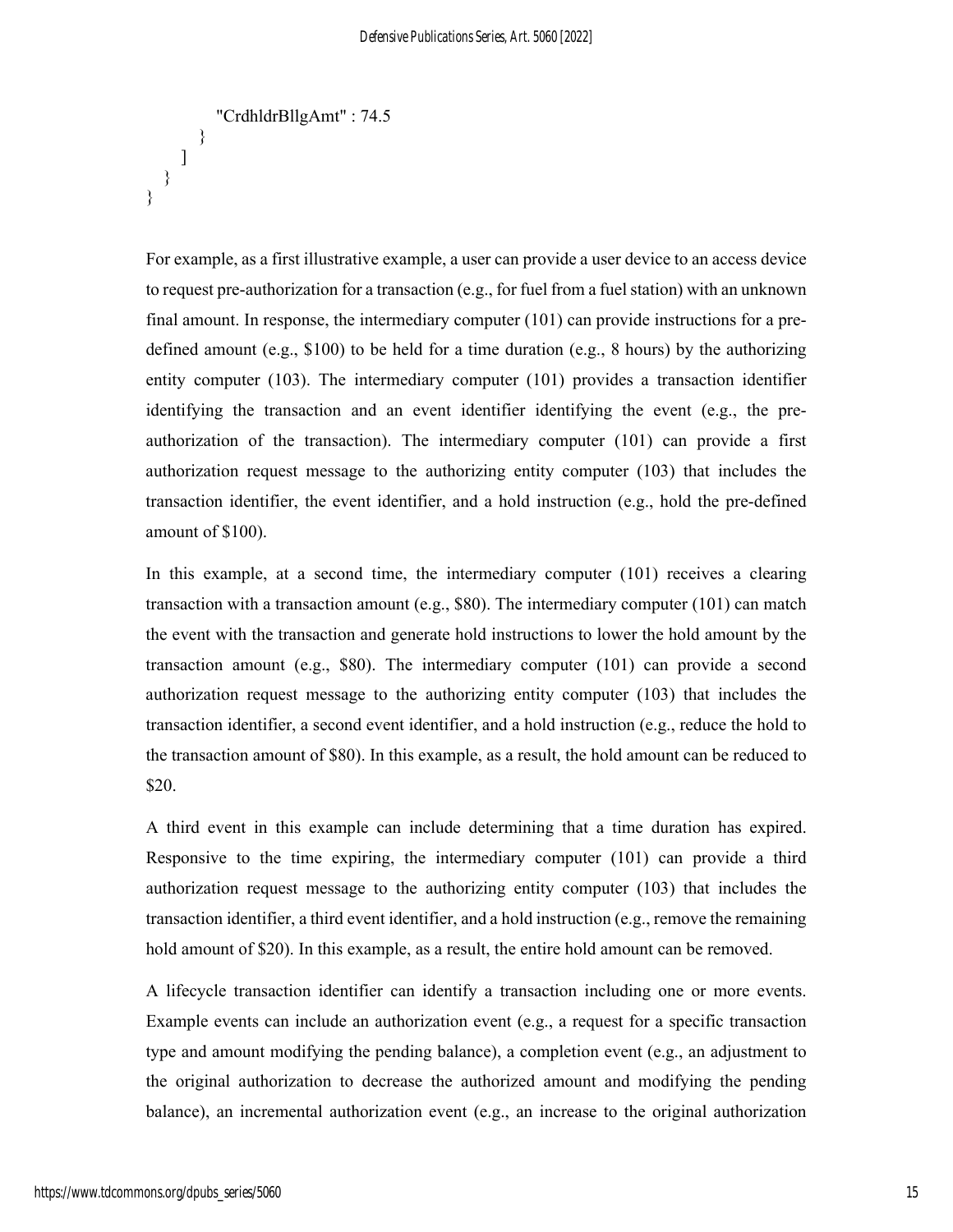amount modifying the pending balance), a clearing event (e.g., the final settlement amount that needs to be cleared and affects the cardholder balance), etc. For the duration of the transaction, the transaction identifier can be shared by all of these events. The transaction identifier may not change for each event but can remain consistent in order to tie the transactions together. For instance, for each event occurring within the lifecycle of a transaction, the intermediary computer (101) can create a unique event identifier (e.g., a processor transaction identifier) that distinguishes the event from other events with the same lifecycle transaction identifier.

An example of a processor transaction identifier may be as follows:

"ProcessorTransactionld": "000257010149b341-67e4-4714-bf4f-86b04f8b3f58"

A collection of event identifiers (e.g., a processor transaction ID collection) can include a collection of events that are part of the same lifecycle transaction identifier and can also show the type of event (request or advice) that was previously approved. This allows for the authorizing entity computer (103) to tie all events together that preceded the current transaction event. An example of a processor transaction ID collection can be as follows:

An example of Transaction Identification instructions can be as follows:

```
"ProcessorTxId" : { 
    "ProcessorLifeCycleId" : 
"ec32281Db10314b73a40aeb5f3d8feae745e5aa58977c8aaca63731688d87a277", 
    "ProcessorEventId" : "00027078dfa4e5b4-3750-4fd6-b8a2-e5fcd279f009", 
}
```
Figure 2 illustrates an example flow process for managing hold services. In figure 2 the user can provide user device details to a merchant device (201) (e.g., an access device) to initiate a transaction. . In an embodiment, the user initiates the transaction through a point of sale (201) at merchant. After initiating the transaction, the merchant acquirer (202) processes the transaction through the acquiring bank by placing the authorization request to the issuer bank. When the issuer bank approves the request, the issuer bank connects to Debit Processing Service (DPS) Forward (204) through the network (203). In an embodiment the network (203) may be Visa network. DPS forward (204) is a digital issuer processing platform that contains a processor (204a) to process the host services. The host services (204b) include hold management service (204d) which performs hold management transactions by using hold management instructions that are stored in the hold management database(204e). The DPS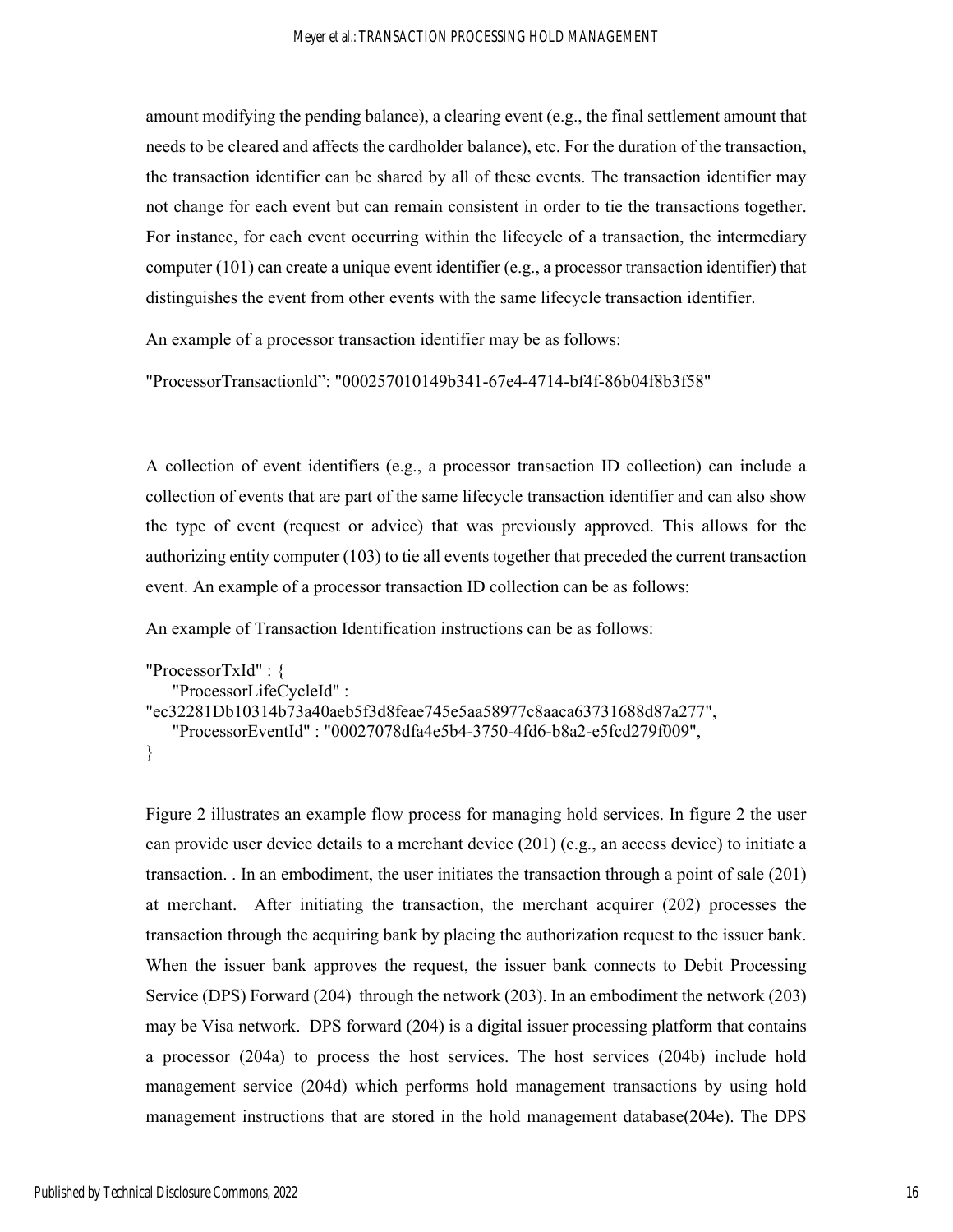Forward Host Interface (204c) forwards the transaction data to the intermediary computer (101) and derives the hold instructions and provides it to the authorizing entity computer (103).

In another embodiment, if the issuer declines the authorization, the Hold Management Services (204d) close down the pending transaction and remove it from active transactions. In the event that an Issuer responds with a partial Approval, the Hold Management Services (204d) with updated the Pending balance database in order to correctly supply subsequent instructions and balances.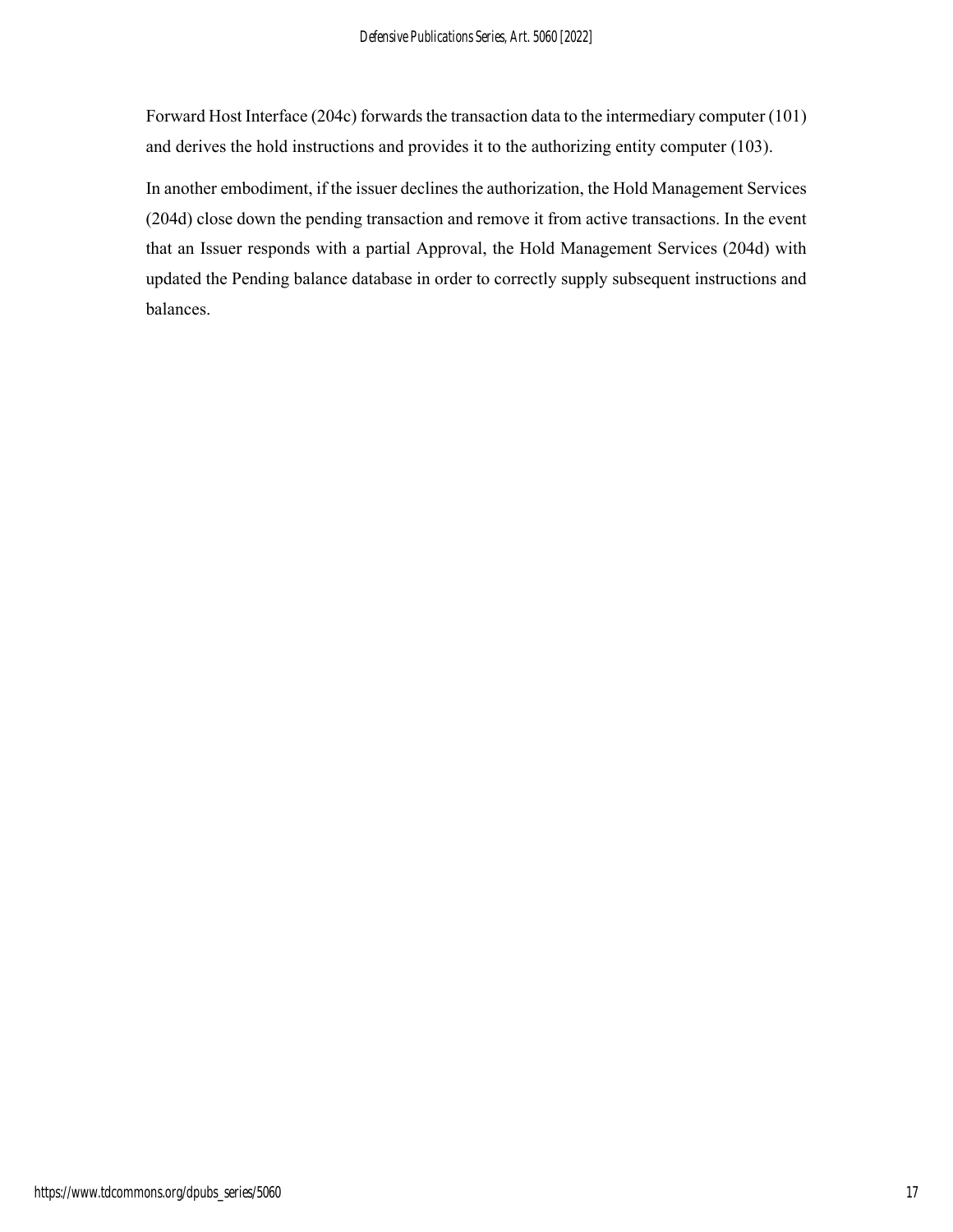#### **Abstract:**

The present invention relates to a transaction hold management service. The present invention comprises an intermediary computer (101) to monitor the events relating to a transaction and derive the hold instructions. The intermediary computer (101) receives an authorization message relating to a transaction and processes the authorization message to identify the transaction and derive a hold instructions to modify a hold amount at an authorizing entity computer (103) , where the hold instructions performs increasing or decreasing the hold amount based on the final transaction amount; and transmitting an authorization request message to the authorizing entity computer (103) , where the authorization request message includes a transaction identifier identifying the transaction, event identifier identifying the event and the hold instruction indicating the increased or decreased hold amount.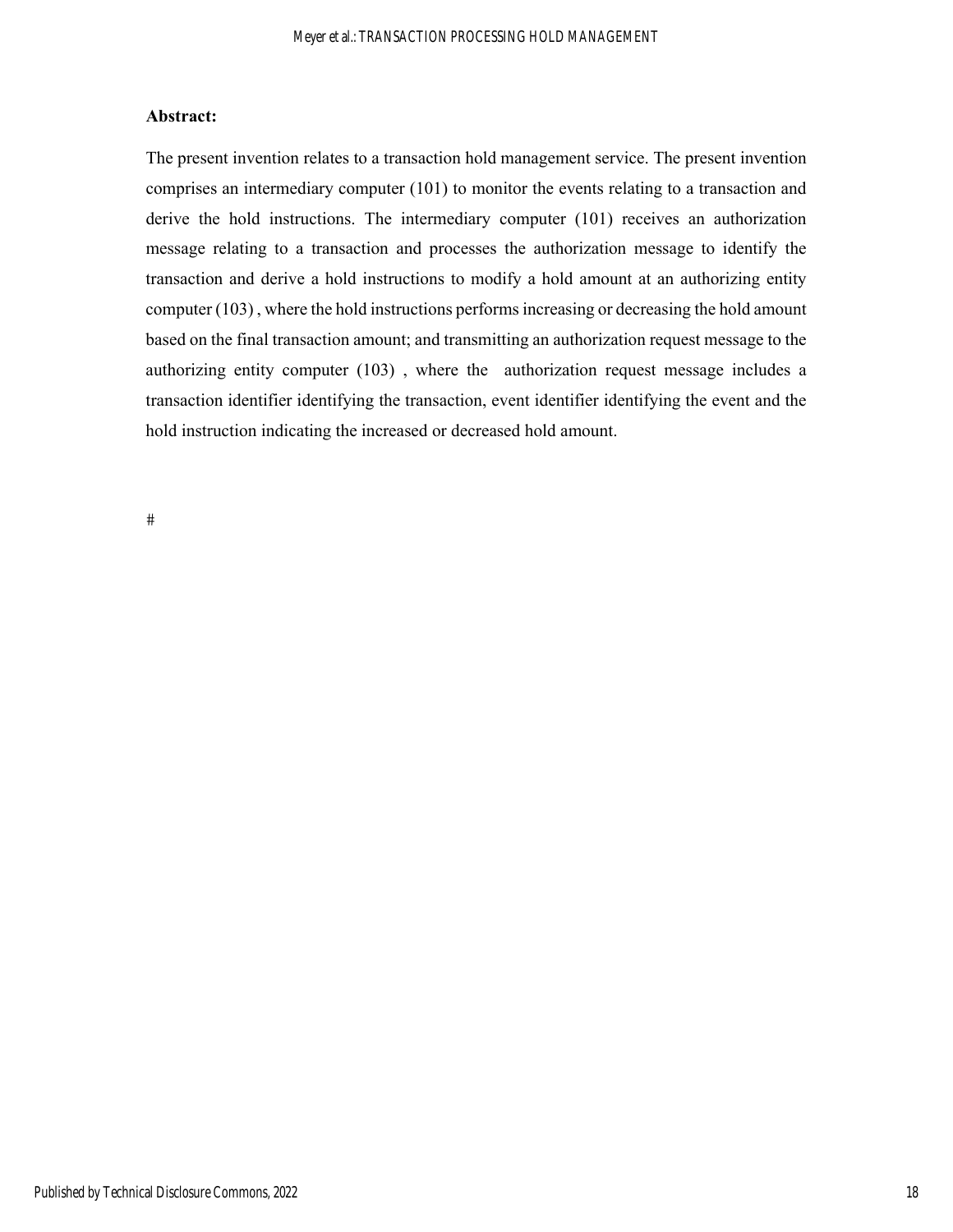